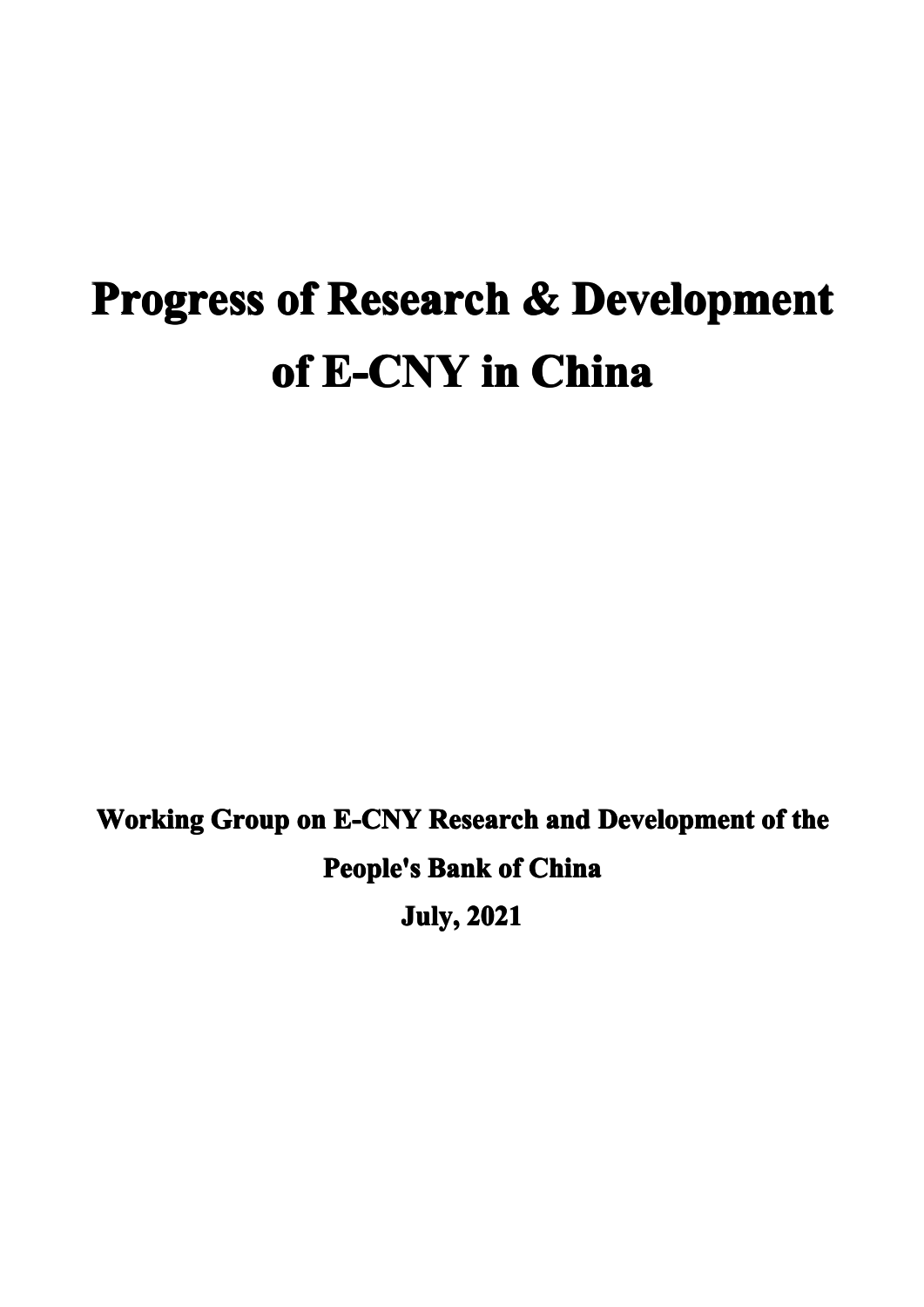## **Progress on Research and Development of E-CNY in China**

#### **Introduction**

The robust development of network technology and digital economy call for retail paymen<sup>t</sup> services that are more convenient, safe, inclusive and privacy-friendly. In many countries and regions, central banks or monetary authorities have kept <sup>a</sup> close eye on Fintech development and sought to digitalize fiat currency, putting theory into practice.

The People's Bank of China (PBOC) attaches grea<sup>t</sup> importance to the research and development of digital fiat currency. In 2014, it set up <sup>a</sup> task force to study digital fiat currency, and its scope of research covered the issuance framework, key technologies, issuance and circulation environment, and international experience. In 2016, the PBOC established its Digital Currency Institute, which developed the first-generation prototype of digital fiat currency. At end-2017, upon the approval of the State Council, the PBOC began to work with commercial institutions in developing and testing digital fiat currency (hereinafter referred to as e-CNY, <sup>a</sup> provisional abbreviation following international practices). So far, as the top-level design, function development, and system testing has been basically completed, the PBOC has initiated pilot programs in some representative regions, while making sure the pilots run in <sup>a</sup> steady, safe, managed, innovative and practical manner.

The PBOC working group on e-CNY research and development hereby releases this white paper to clarify the PBOC's position, to explain the background, objectives and visions, design framework and policy considerations for the e-CNY system, to seek public comments, as well as to deepen communication with all those concerned and join hands with them in building an open, inclusive, inter-operable and innovative currency service system for the era of digital economy.

#### **1.** Background of research and development

## **1.1 The development development of digital economy economycalls for new retail paymen<sup>t</sup> paymen<sup>t</sup> infrastructures infrastructuresthat are safe, inclusive inclusiveand adaptive adaptive to the digital era.**

Currently, as the Chinese economy is shifting from high-speed growth to high-quality development, technological innovation represented by the digital economy has become an important driver of development. With the rapid development of digital technologies such as big data, cloud computing, artificial intelligence, blockchain and the Internet of Things, the digital economy has witnessed various new models and new businesses. Covid-19 has sped up digital transformation of people's work and life, and online shopping, remote working and e-learning have become more active. The digital economy has expanded in its geographic coverage, and the less developed and remote areas have witnessed <sup>a</sup> rising demand for online financial services.

In recent years, the rapid development of electronic payment, especially mobile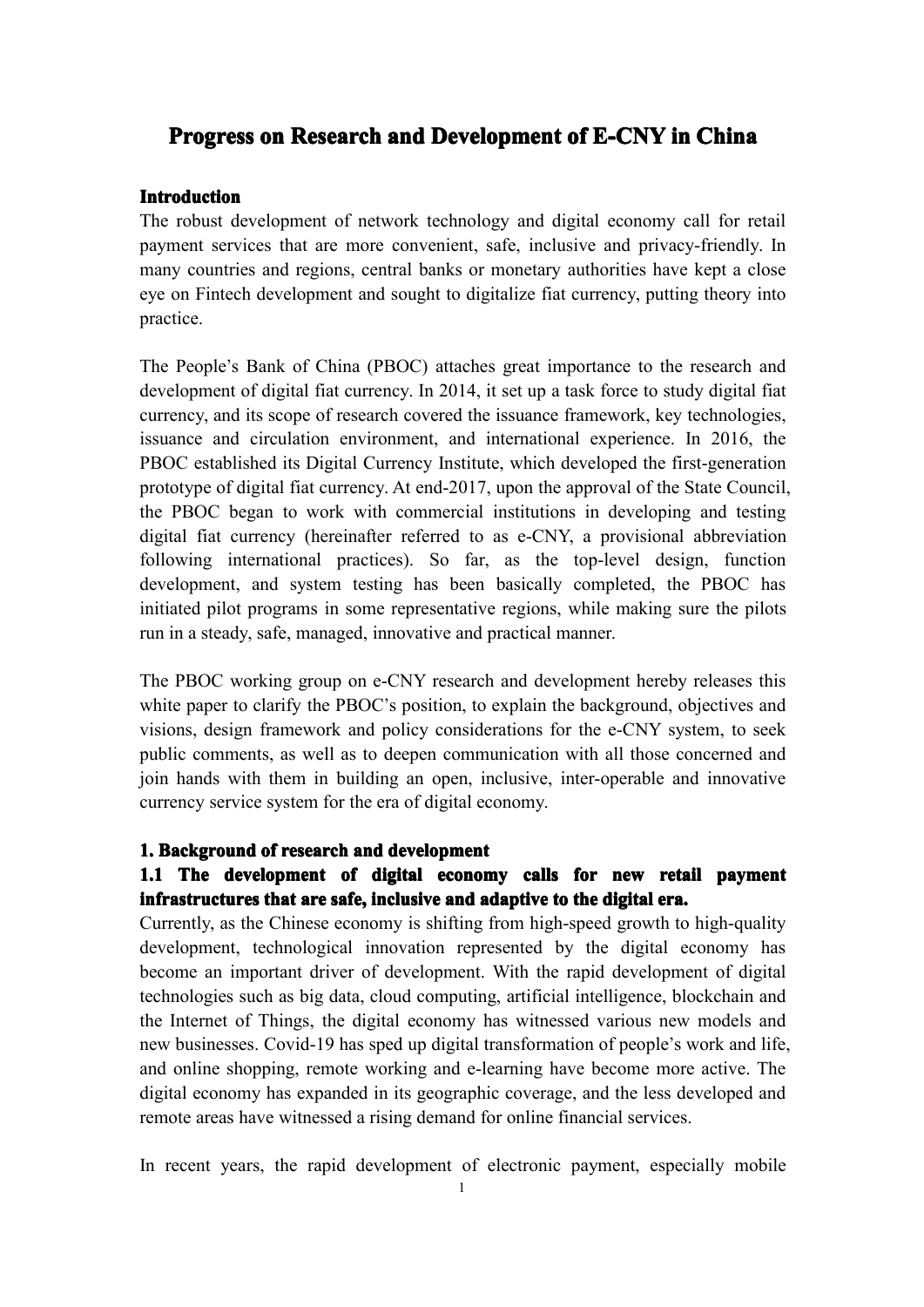paymen<sup>t</sup> in China has provided the public with convenient andefficient retail paymen<sup>t</sup> services, which boosted development of the digital economy, helped the public ge<sup>t</sup> used to digital payment, and created higher demand for technology and new services. Meanwhile, <sup>a</sup> safer, more inter-operable and more inclusive retail paymen<sup>t</sup> infrastructure which meets diversified paymen<sup>t</sup> needs is an important public good for higher quality growth. Such infrastructure will deliver better and more efficient basic financial services, ensure smooth domestic circulations, and support the building of a new development paradigm.

## **1.2** The functions of cash and the environment of using cash are changing **profoundly.**

As the digital economy develops, the share of transactions using cash is declining in China. According to <sup>a</sup> survey conducted by the PBOC in 2019, the number and value of transactions via mobile paymen<sup>t</sup> accounted for 66 percen<sup>t</sup> and 59 percen<sup>t</sup> of the total, while those paid in cash accounted for 23 percen<sup>t</sup> and 16 percent, and those paid by card 7 percen<sup>t</sup> and 23 percent, respectively. Among those surveyed, 46 percen<sup>t</sup> used no cash in any transaction during the survey period. It should be noted, however, from end-2016 to end-2020, cash in circulation (M0) registered RMB6.83 trillion, RMB7.06 trillion, RMB7.32 trillion, RMB7.72 trillion and RMB8.43 trillion, respectively, representing <sup>a</sup> small rise. In the areas where financial services are less available, in particular, cash usage is still quite common. Meanwhile, the cost of cash management is quite high. Every element in the cash cycle consumes much human, physical and financial resource. Suchelements include banknote design, minting and printing, transportation, deposit and withdrawal, identification, processing, reflow, destruction, counterfeit prevention and etc.

## 1.3 Cryptocurrencies, especially global stablecoins (GSC), have developed **rapidly. rapidly.**

Since the creation of Bitcoin, the private sector has launched <sup>a</sup> variety of so-called cryptocurrencies. According to incomplete statistics, there are over 10,000 kinds of cryptocurrencies which have gained some influence, whose total value exceeds USD[1](#page-2-0).3 trillion.<sup>1</sup> Adopting blockchain and encryption technology, cryptocurrencies such as Bitcoin are claimed to be decentralized and entirely anonymous. However, given their lack of intrinsic value, acute price fluctuations, low trading efficiencies and huge energy consumption, they can hardly serve as currencies used in daily economic activities. In addition, cryptocurrencies are mostly speculative instruments, and therefore pose potential risks to financial security and social stability. Moreover, they have been employed as paymen<sup>t</sup> instruments for money-laundering and other illegal economic activities. To tackle the relatively big price fluctuation concern of cryptocurrencies, some commercial institutions launched so-called "stablecoins", and tried to stabilize their values by pegging them to sovereign currencies or related assets. Some commercial institutions even plan to launch global stablecoins, which will bring

<span id="page-2-0"></span><sup>&</sup>lt;sup>1</sup> Source: the website of CoinMarketCap, as of July  $15<sup>th</sup>$ , 2021.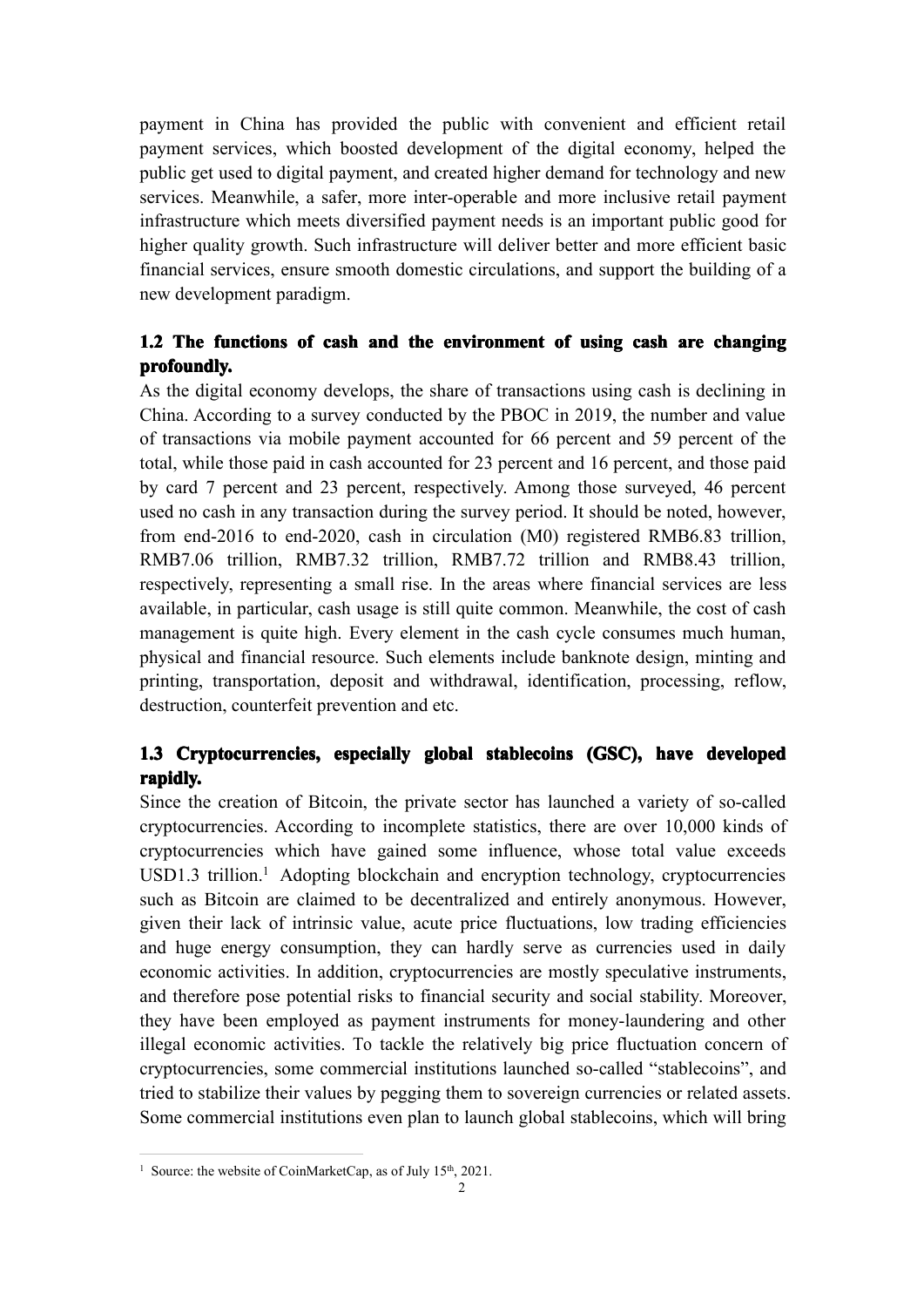risks and challenges to the international monetary system, paymen<sup>t</sup> and clearing system, monetary policies, cross-border capital flow managemen<sup>t</sup> and etc.

## 1.4 The international community pays close attention to central bank digital **currency (CBDC)** and is exploring CBDC options.

At the moment, many major economies are actively considering or advancing research and development of CBDC. According to the latest survey conducted by the Bank for International Settlements (BIS) on central banks in 65 countries or economies, about 86 percen<sup>t</sup> have carried out researches on digital currencies. Meanwhile, the proportion of central banks that were performing experiments or developing <sup>a</sup> proof-of-concept prototype increased from 42 percen<sup>t</sup> in 2019 to 60 percen<sup>t</sup> in 2020. Publicly available information shows that, in recent years, central banks of the US, the UK, France, Canada, Sweden, Japan, Russia, Korea and Singapore as well as the European Central Bank have all disclosed their considerations and plans regarding CBDC in various ways. Some central banks have initiated or even completed preliminary trials.

# **2. Definition, Definition,objectives objectives and visions visions**

## **2.1 Definition** of **e-CNY**

E-CNY is the digital version of fiat currency issued by the PBOC and operated by authorized operators. It is <sup>a</sup> value-based, quasi-account-based and account-based hybrid paymen<sup>t</sup> instrument, with legal tender status and loosely-coupled account linkage. It has the following connotations:

**First, e-CNY** is the fiat currency issued by the central bank. Firstly, e-CNY has all the basic functions of money, i.e., unit of account, medium of exchange and store of value. Same as the physical form of RMB, e-CNY is China's legal tender. Secondly, e-CNY is the digital version of China's fiat currency. Throughout history, the form of currency has evolved from objects, metal coins to banknotes. Such evolution of currency is <sup>a</sup> result of progress made in science and technology as well as evolution of economic activities. The issuance and circulation of e-CNY is identical with physical RMB, while the value of the former is transferred in <sup>a</sup> digital form. Thirdly, e-CNY is the central bank's liabilities to the public. Backed by sovereign credit, e-CNY has the status of legal tender.

Second, e-CNY adopts a centralized management model and a two-tier **operational system.** The right to issue e-CNY belongs to the state. The PBOC lies at the center of the e-CNY operational system. It issues e-CNY to authorized operators which are commercial banks, and manages e-CNY through its whole life cycle. Meanwhile, it is the authorized operators and other commercial institutions that exchange and circulate e-CNY to the public.

**Third, e-CNY is mainly <sup>a</sup> substitute substitutefor cash in circulation circulation(M0), and will coexist with physical RMB.** Both e-CNY and physical RMB are the PBOC's liabilities to the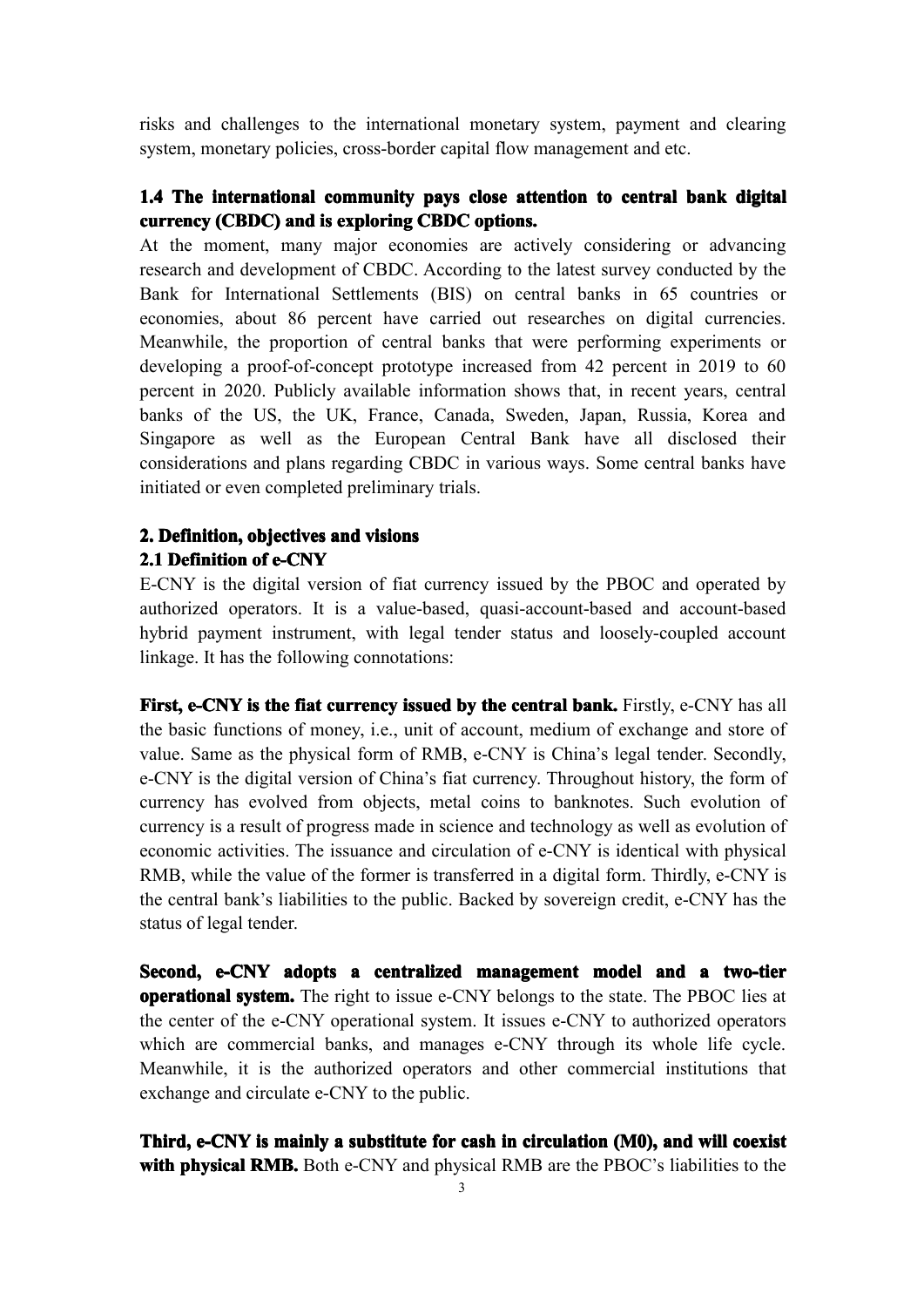public, with the same legal status and economic value. The PBOC will issue e-CNY and physical RMB in parallel, and will take account of both during daily data collection, analysis and management. International experience shows that, as an economy matures, there naturally arises the need for more diversified means of payment. China is <sup>a</sup> large country with vast territory, large population, multiple ethnic groups and wide differences in regional development. In such <sup>a</sup> society, people's paymen<sup>t</sup> habits, age and security needs vary. Therefore, physical RMB enjoys advantages that could not be replaced by other means of payment. Aslong as there is demand for the physical RMB, the PBOC will neither stop supplying it, nor replace it via administrative order.

Fourth, as retail CBDC, e-CNY mainly serves domestic retail payment demands.

Categorized by user and purpose, there are two kinds of CBDC, wholesale and retail. Wholesale CBDC is mainly issued to institutions such as commercial banks and mostly serve large-value settlement. Retail CBDC is issued to the public for daily transactions. Major countries and economies vary in their priorities of developing CBDC, with some focusing on wholesale transactions and some dedicated to improving the efficiency of the retail system. E-CNY is <sup>a</sup> retail CBDC issued to the public. With <sup>a</sup> modern domestic paymen<sup>t</sup> system in China, the issuance of e-CNY will fully meet the public's daily paymen<sup>t</sup> needs, further improve the efficiency of the retail paymen<sup>t</sup> system and reduce the cost of retail payment.

Fifth, in the future digital retail payment system, e-CNY and funds in the **electronic account** of **authorized operators are inter-operable, and both constitute cash in circulation**. Commercial banks and licensed non-bank payment institutions that meet compliance requirements (including anti-money laundering and countering terrorist financing requirements) and regulatory requirements regarding risk managemen<sup>t</sup> on <sup>a</sup> comprehensive and on-going basis may participate in the e-CNY paymen<sup>t</sup> system as per recognition and suppor<sup>t</sup> of the central bank. Theycan also fully tap existing paymen<sup>t</sup> and other infrastructures while providing digital retail paymen<sup>t</sup> services for customers.

#### **2.2 Objectives Objectives and visions visions**

The development of China's e-CNY system aims to create <sup>a</sup> new form of RMB that meets the public's demand for cash in the era of digital economy. Supported by <sup>a</sup> retail payment infrastructure that is reliable, efficient, adaptive and open, the e-CNY system will bolster China's digital economy, enhance financial inclusion, and make the monetary and paymen<sup>t</sup> systems more efficient.

The first objective is to diversify the forms of cash provided to the public by the central bank, satisfy the public's demand for digital cash and support financial **inclusion.** As digital technology and electronic payment develop, the use of cash in retail payments has been on <sup>a</sup> decline. However, it's the mandate of the central bank to ensure the public's direct access to cash, and make sure the unit of account is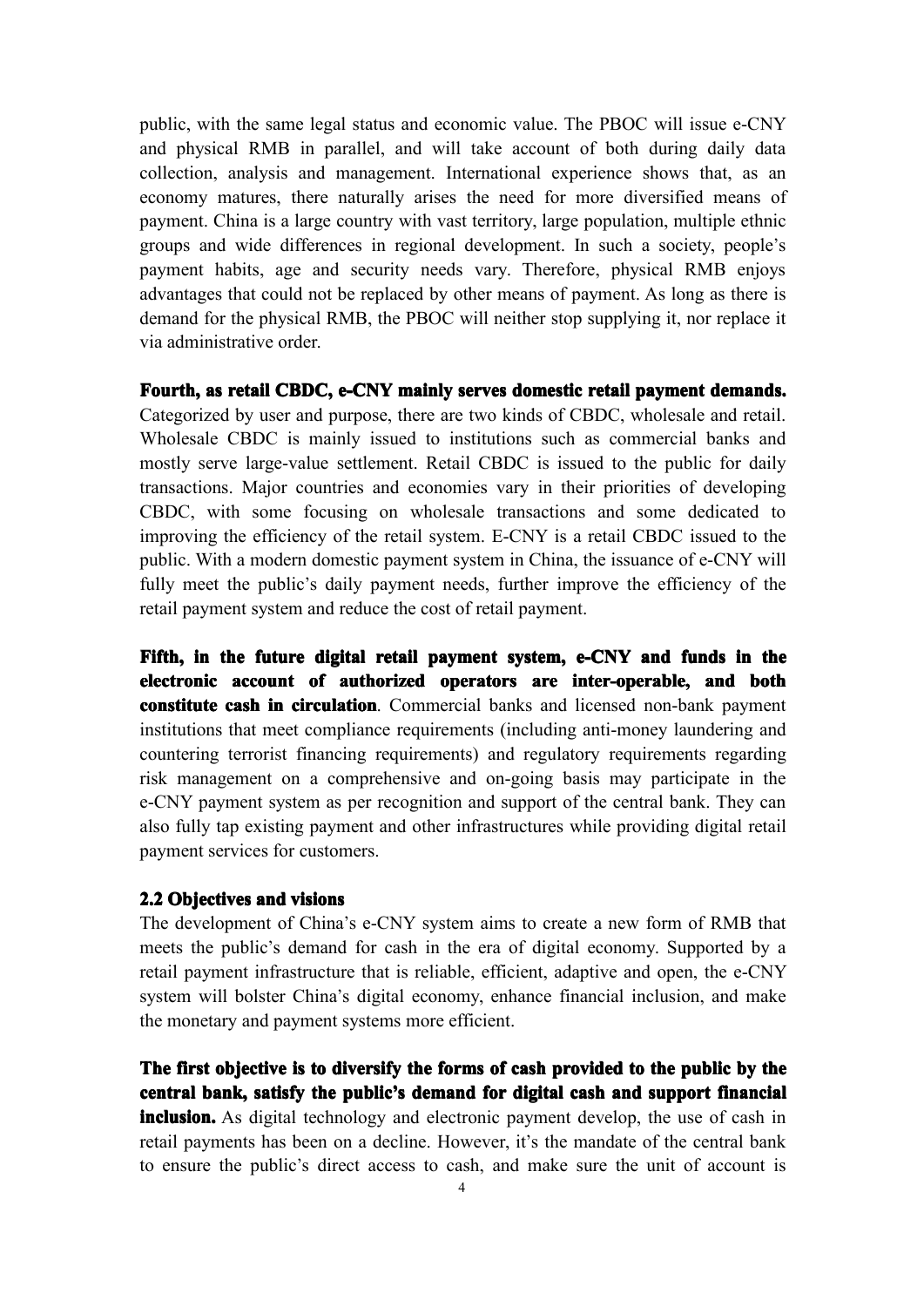consistent in the era of digital economy by digitalizing cash. An e-CNY system will make financial services more accessible, providing fiat money for <sup>a</sup> large population in various scenarios. Those without bank accounts can enjoy basic financial services provided via e-CNY wallet, and foreign residents temporarily travelling in China can open an e-CNY wallet to meet daily paymen<sup>t</sup> needs without opening <sup>a</sup> domestic bank account. In addition, as e-CNY is settled upon payment, businesses and related parties can improve cash flowwhile enjoying more convenient paymen<sup>t</sup> services.

The second objective is to support fair competition, efficiency and safety of retail **payment services.** E-CNY will provide the public with a new interoperable way of payment, which will further diversify paymen<sup>t</sup> instruments and make the paymen<sup>t</sup> system more efficient and safer. The Chinese authorities suppor<sup>t</sup> coordinated development of various paymen<sup>t</sup> methods. E-CNY and existing electronic paymen<sup>t</sup> tools are on different dimensions. They complement each other, and also differ. Defined as a substitute for M0, e-CNY mainly serves retail payment. Its issuance aims at enhancing financial inclusion. It draws on existing electronic paymen<sup>t</sup> technologies and supplements the existing system. While sharing similar paymen<sup>t</sup> functions, e-CNY and existing electronic paymen<sup>t</sup> instruments differ in many aspects. First, e-CNY is China's legal tender, which is the safest asset in China. Second, it has intrinsic value, and can be transferred without relying on bank accounts. In addition, it supports off-line transactions and is settled upon payment. Third, e-CNY supports managed anonymity, which helps protect privacy and user information.

The third objective is to echo the international initiative and explore the **improvement of cross-border payments.** Whether e-CNY will be used in cross-border payments, and to promote RMB internationalization draws much attention. First of all, cross-border paymen<sup>t</sup> involves various complicated issues such as monetary sovereignty, foreign exchange policies and arrangements, as well as regulatory and compliance requirements. It is also a challenge that the international community is committed to address. The internationalization of a currency is a natural result of market selection. The international status of a country's currency depends on its economic fundamentals and the depth, efficiency and openness of its financial markets. Therefore, though technically ready for cross-border use, e-CNY is still designed mainly for domestic retail payments at present. Looking ahead, the PBOC will actively respond to initiatives of G20 and other international organizations on improving cross-border payments, and explore the applicability of CBDC in cross-border scenarios. Based on experiences of domestic trials and international demand, and preconditioned on mutual respec<sup>t</sup> to monetary sovereignty and compliance, the PBOC will explore pilot cross-border paymen<sup>t</sup> programs and will work with relevant central banks and monetary authorities to set up exchange arrangements and regulatory cooperation mechanisms on digital fiat currency in line with the principle of "no detriment," "compliance," and "interconnectivity."<sup>[2](#page-5-0)</sup>

<span id="page-5-0"></span><sup>5</sup> <sup>2</sup> First, no disruption. CBDC supplied by one central bank should continue to support the healthy evolution of the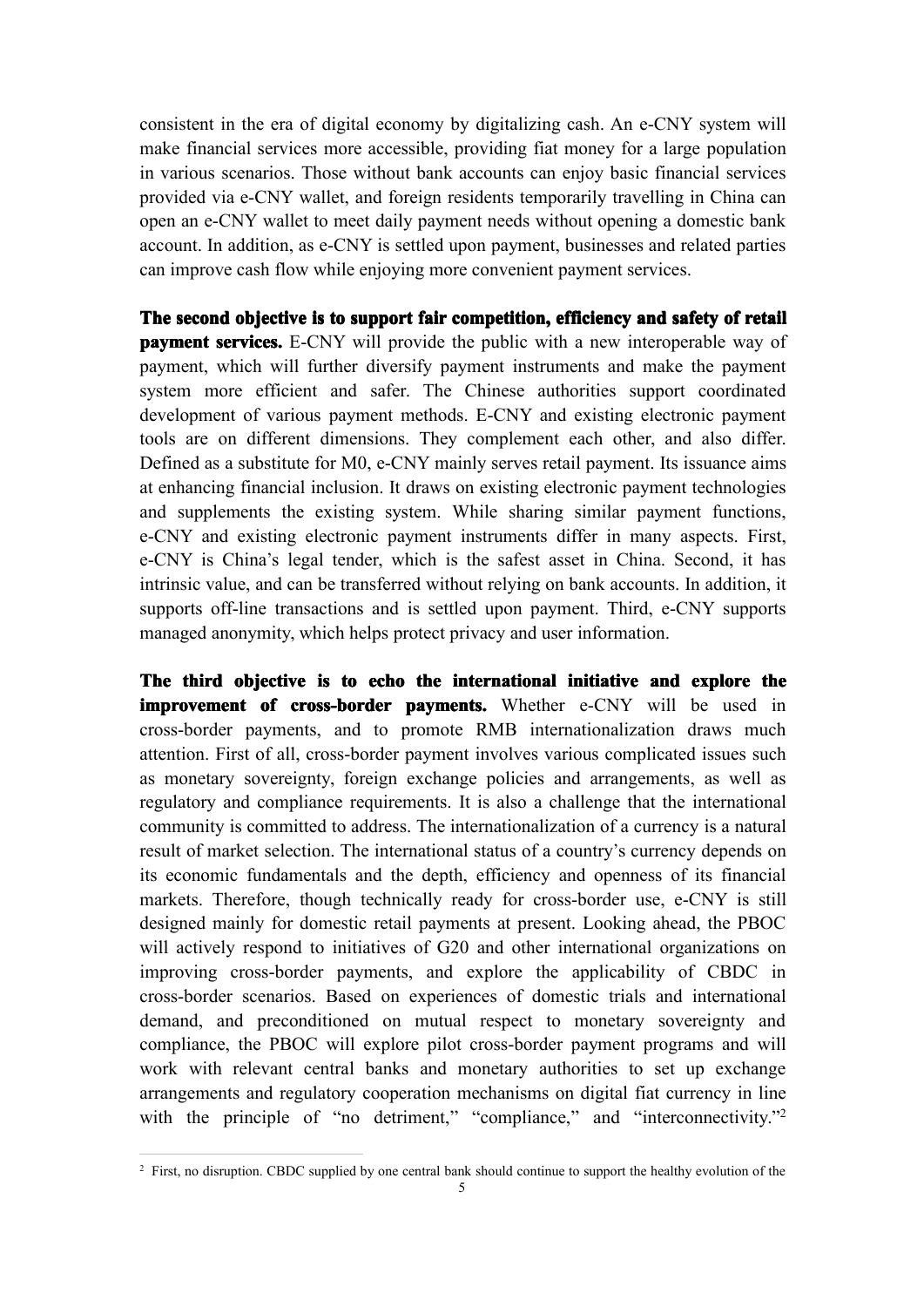Meanwhile, the PBOC will uphold the principle of having <sup>a</sup> two-tier and risk-free system in order to meet regulatory and compliance requirements of various countries.

#### **3. Framework** of design

The design of e-CNY system follows the concep<sup>t</sup> of "safe and inclusive, innovative and user-friendly, and time-evolving." The principles for design are based on <sup>a</sup> holistic consideration of monetary functions, market demand, supply model, technological support, and cost-benefit. Studies are conducted and revised on currency properties, operating model, digital wallet ecosystem building, compliance and responsibilities, selection of technology roadmap, and regulatory system. This aims to deliver an open, inclusive, sound, and reliable e-CNY system design plan that suits China.

#### **3.1 Principles for design**

**Compliance with laws and regulations.** The institutional design of e-CNY system strictly complies with regulations on the administration of RMB, anti-money laundering and countering the financing of terrorism (AML/CFT), the administration of foreign exchange, and data and privacy protection. The operation of e-CNY should be included in the regulatory framework.

**Safety and Convenience.** The e-CNY system is based on broad accounts, loosely coupled with bank accounts and has its system of value. This makes it adaptive to various on-line and off-line payments. Difficulties resulting from limited technological literacy and telecommunications coverage are minimized to meet people's demand for safe and convenient paymen<sup>t</sup> instruments. The e-CNY operational system is highly secure, highly usable, and highly expandable and concurrent, which can ensure business continuity.

**Openness and Compatibility.** The PBOC leverages on the advantage and professional experience of authorized operators and aspires to keep technology up-to-date by promoting technological competition and upgrading in line with the principle of evolving with the time so as to avoid the excessive concentration of system operational risk. The e-CNY system supports interoperability with traditional electronic paymen<sup>t</sup> systems. It makes full use of existing financial infrastructures to

international monetary system. CBDC supplied by one central bank should not disrupt other central bank's currency sovereignty and their ability to fulfill its mandate for monetary and financial stability, and meanwhile should protect the legitimate rights of consumers and boost fair competition.

Second, compliance. Cross-border payments arrangements with CBDC should have <sup>a</sup> sound legal system and <sup>a</sup> stable operational system, comply with the regulations and laws of the jurisdictions concerned, such as capital managemen<sup>t</sup> and foreign exchange mechanism. Information flow and fund flow could be synchronized, so as to facilitate the advancement of cross-border trade, bolster the development of real economy and meet the regulatory requirements for anti-money laundering and countering terrorist financing.

Third, interoperability. The development of CBDC should fully tap the role of the existing infrastructures and leverage Fintech so as to enable interoperability between CBDC systems of different jurisdictions as well as between CBDC systems and incumbent payment systems. In the meanwhile, its development should contribute to the orderly development of the paymen<sup>t</sup> system and guard against market fragmentation.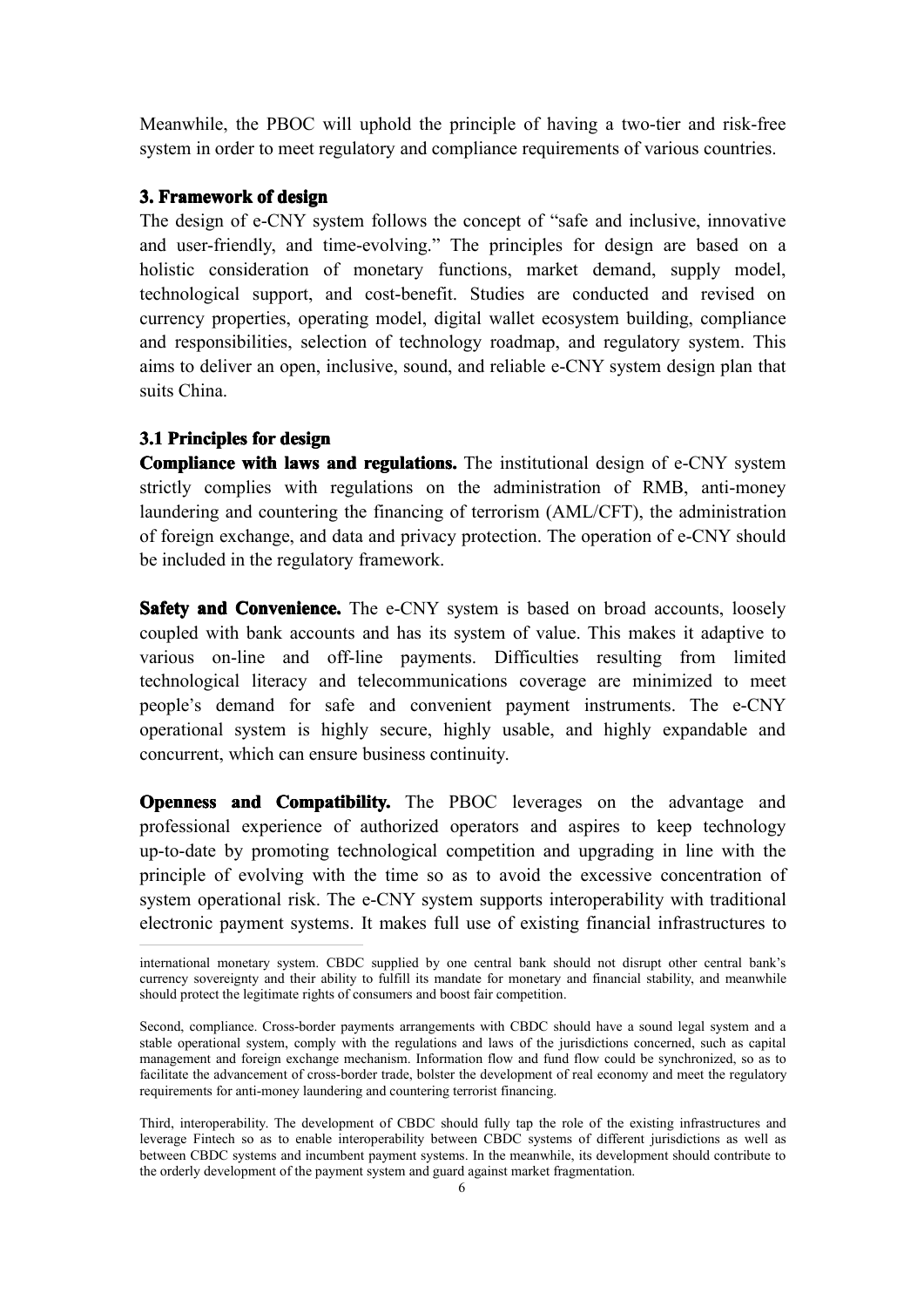connect digital wallets of different operators as well as connect e-CNY wallet with bank accounts, thus improving the interoperability of paymen<sup>t</sup> instruments.

#### **3.2 Features of e-CNY design**

The design of e-CNY takes account of the advantages of both physical RMB and electronic paymen<sup>t</sup> instruments. Therefore it shares both the features of physical RMB, such as settlement upon paymen<sup>t</sup> and anonymity, and the features of electronic paymen<sup>t</sup> instruments, which are less costly, highly portable, highly efficient and hard-to-counterfeit. The design of e-CNY mainly considers the following features:

#### **3.2.1 Identifiable** both as an account-based and a value-based system

E-CNY is an account-based, quasi-account-based and value-based hybrid paymen<sup>t</sup> instrument. It has <sup>a</sup> variable face value and its value transfer takes the form of cryptocurrency strings.

#### **3.2.2 Non-interest Non-interest Non-interestaccrual accrual**

The e-CNY is a substitute for M0. Thus, it is treated the same as the physical RMB under M0, which carries and pays no interest.

#### **3.2.3 Low costs**

Consistent with the managemen<sup>t</sup> of physical RMB, the PBOC does not charge authorized operators for exchange and circulation services, and the operators do not charge individual clients for the exchange of e-CNY either.

#### **3.2.4 Settlement upon payment**

According to settlement finality, the e-CNY is loosely coupled with bank accounts, and thus payments through e-CNY wallets are settled upon payment.

#### **3.2.5 Anonymity** (managed anonymity)

E-CNY follows the principle of "anonymity for small value and traceable for high value," and attaches grea<sup>t</sup> importance to protecting personal information and privacy. It aims to meet the public demand for anonymous small value payment services based on the risk features and information processing logic of current electronic paymen<sup>t</sup> system. Meanwhile, it is necessary to guard against the misuse of e-CNY in illegal and criminal activities, such as tele-fraud, Internet gambling, money laundering, and tax evasion by making sure that transactions comply with AML/CFT requirements. The e-CNY system collects less transaction information than traditional electronic paymen<sup>t</sup> and does not provide information to third parties or other governmen<sup>t</sup> agencies unless stipulated otherwise in laws and regulations. Internally, the PBOC sets up <sup>a</sup> firewall for e-CNY-related information, and strictly implements information security and privacy protocols, such as designating special personnel to manage information, separating e-CNY from other businesses, applying <sup>a</sup> tiered authorization system, putting in place checks and balances, and conducting internal audits. Any arbitrary information requests or use are prohibited.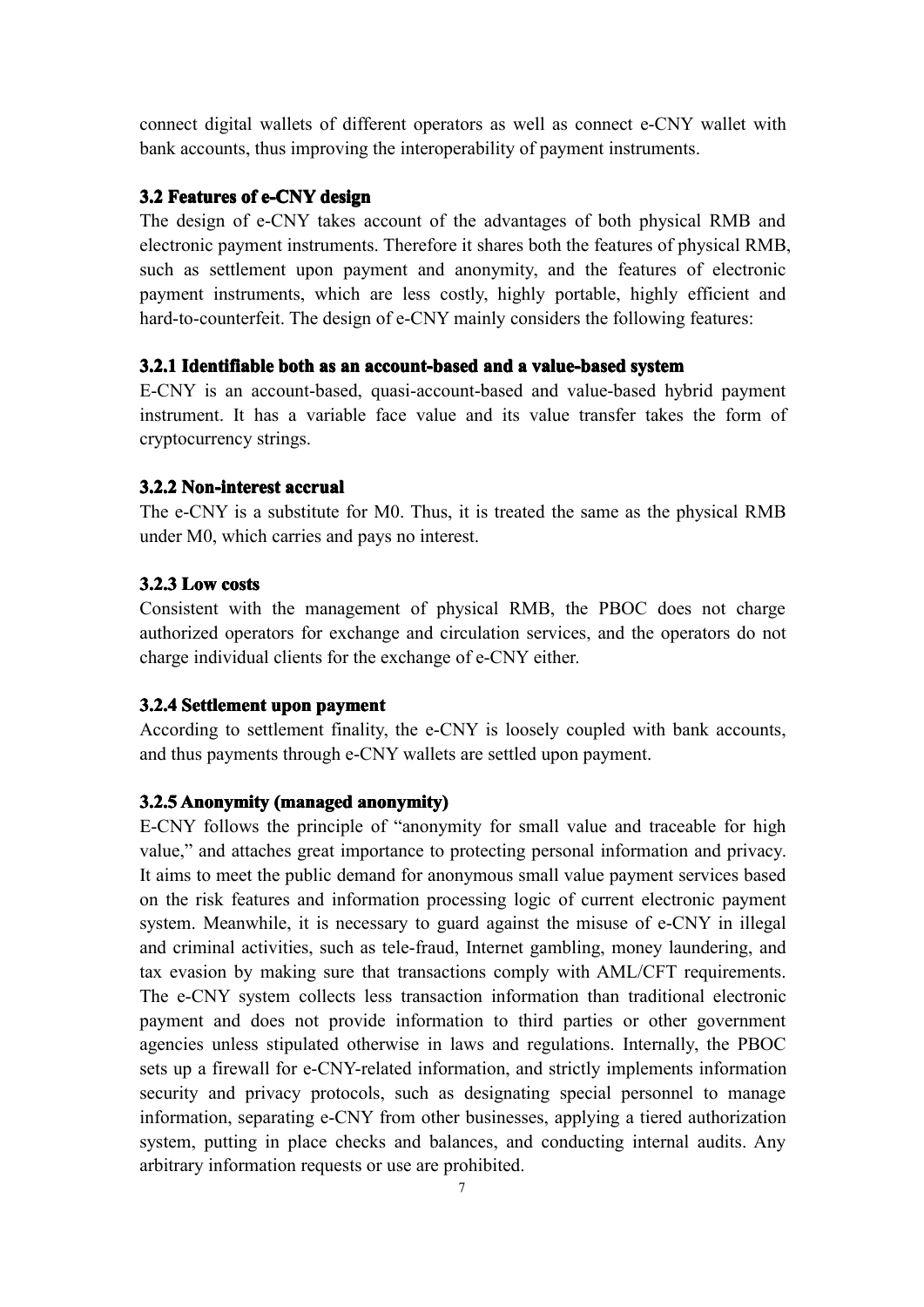## **3.2.6 Safety**

E-CNY adopts <sup>a</sup> variety of technologies, including digital certificate system, digital signature, and encrypted storage to make double-spending, illegal duplication and counterfeit, transaction falsification, and repudiation unfeasible. A multi-layer security system has been initially established to guarantee that e-CNY has <sup>a</sup> safe life cycle and risks are manageable.

#### **3.2.7 Programmability ProgrammabilityProgrammability Programmability**

E-CNY obtains programmability from deploying smart contracts that don't impair its monetary functions. Under the premise of security and compliance, this feature enables self-executing payments according to predefined conditions or terms agreed between two sides, so as to facilitate business model innovation.

#### **3.3 Design of e-CNY operational system**

In line with the central bank's mandates, there are two options to operate digital fiat currency. One is single-tier operation under which the central bank directly provides issuance, circulation, and maintenance services for the general public. The other is two-tier operation under which central bank issues digital fiat currency to authorized operators and then these operators take charge of exchange and circulation.

E-CNY adopts two-tier operation whereby the PBOC is responsible for issuance and disposal, inter-institution connect and wallet ecosystem management. Additionally, it prudently selects commercial banks with certain strengths incapital and technology as authorized operators to take the lead in providing e-CNY exchange services. Other commercial banks and institutions, under the PBOC's centralized management, give full play to their creativity, and collectively provide services for e-CNY circulation. Specifically, under the quota managemen<sup>t</sup> of the PBOC, the authorized operators open different types of digital wallets for customers based on the strength of customer personal information identification, and provide e-CNY exchange services. In the meantime, to enable secure and effective operation, authorized operators and related commercial institutions jointly provide e-CNY circulation services and retail management, including innovation on paymen<sup>t</sup> product design, system development, scenario expansion, marketing, business processing as well as operation and maintenance. The PBOC will try to keep <sup>a</sup> level-playing field and ensure that the market plays <sup>a</sup> decisive role in resource allocation. This will incentivize all participants and unleash their creativity, and maintain financial stability. The two-tier system can fully tap authorized operators' advantage in resources, talents, and technology to build <sup>a</sup> market-driven system that promotes innovation and competition. On top of that, since the public is used to accessing financial services via commercial banks, the two-tier system can increase the public acceptance of e-CNY.

#### **3.4 Design of e-CNY wallet**

Digital wallets are the medium of e-CNY that reaches out to users. Based on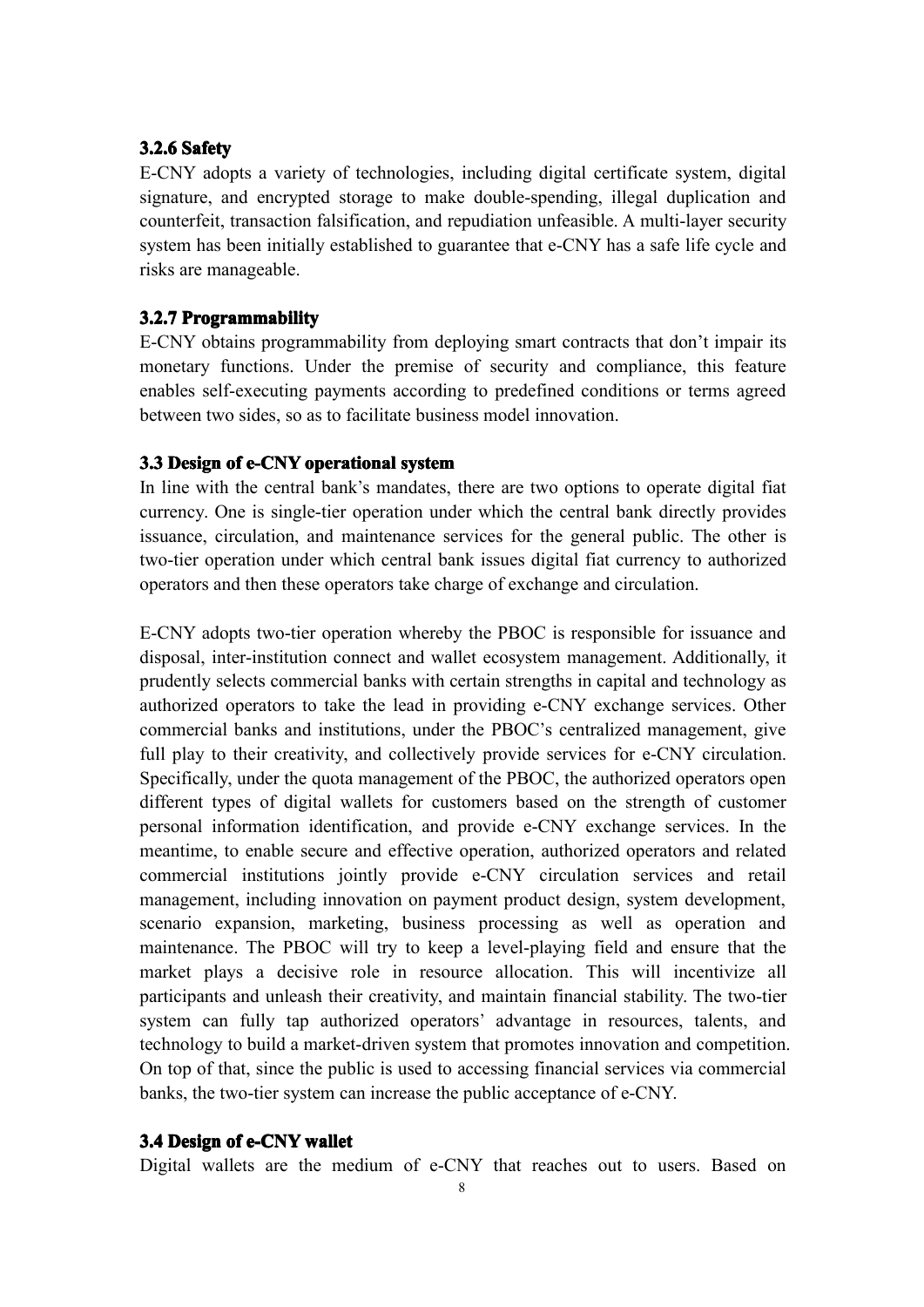centralized management, unified cognition and anti-counterfeiting, the PBOC makes the rules, while authorized operators jointly develop and share apps on mobile devices. They manage wallets, authenticate e-CNY, and develop wallet ecological platforms to enable operator-specific visual system and special features as well as online and offline applications in all scenarios. This aims to satisfy the different types of demands of different users at different levels. Digital wallets must be inclusive and obstacles arising from "digital divide" should be avoided.

## 3.4.1 There are different types of wallets, depending on the strength of customer **personal personalinformation informationinformationinformationidentification. identification.identification. identification.**

Authorized operators assign different types of digital wallets to customers based on the strength of their personal information identification, and set per-transaction and daily limits as well as maximum balance according to the strength of real-name information. The least-privileged wallets can be opened without providing identities to reflect the principle of anonymity. Users can open least-privileged anonymous wallets by default and upgrade them to higher-level real-name ones as needed.

#### 3.4.2 There are personal and corporate wallets, depending on the type of holder.

Natural persons and self-employed individuals can open individual wallets, on which classification of transaction and balance limits are placed according to the strength of customer personal information identification; legal persons and unincorporated institutions can open corporate wallets. Transaction and balance limits are determined depending on whether the wallet is opened remotely. The functions of wallets can be customized to suit the needs of users.

#### 3.4.3 There are software and hardware wallets, depending on the carrier.

A software wallet provides services through mobile paymen<sup>t</sup> apps, software development kit (SDK), and application programming interface (API). A hardware wallet uses security chips and other technologies to enable the functions of e-CNY. It is supported by IC card, mobile phones, wearable objects, and the Internet of Things devices. Combining these two types of wallets can enrich the wallet ecosystem and meet the needs of different groups of people.

#### 3.4.4 There are parent wallets and sub-wallets, depending on the authorization.

The wallet holder can set the main wallet as parent wallet and open several sub-wallets under it. Individuals are able to set paymen<sup>t</sup> caps, paymen<sup>t</sup> conditions, personal privacy protection and other functions through sub-wallets; enterprises and institutions are able to pool and distribute funds and manage finance through sub-wallets.

## 3.4.5 The PBOC together with authorized operators and relevant organizations **jointly** build, own, and share the e-CNY wallet ecological platform.

A matrix of e-CNY wallet will be developed from the above dimensions. Based on this, the PBOC makes the rules, while authorized operators provide the basic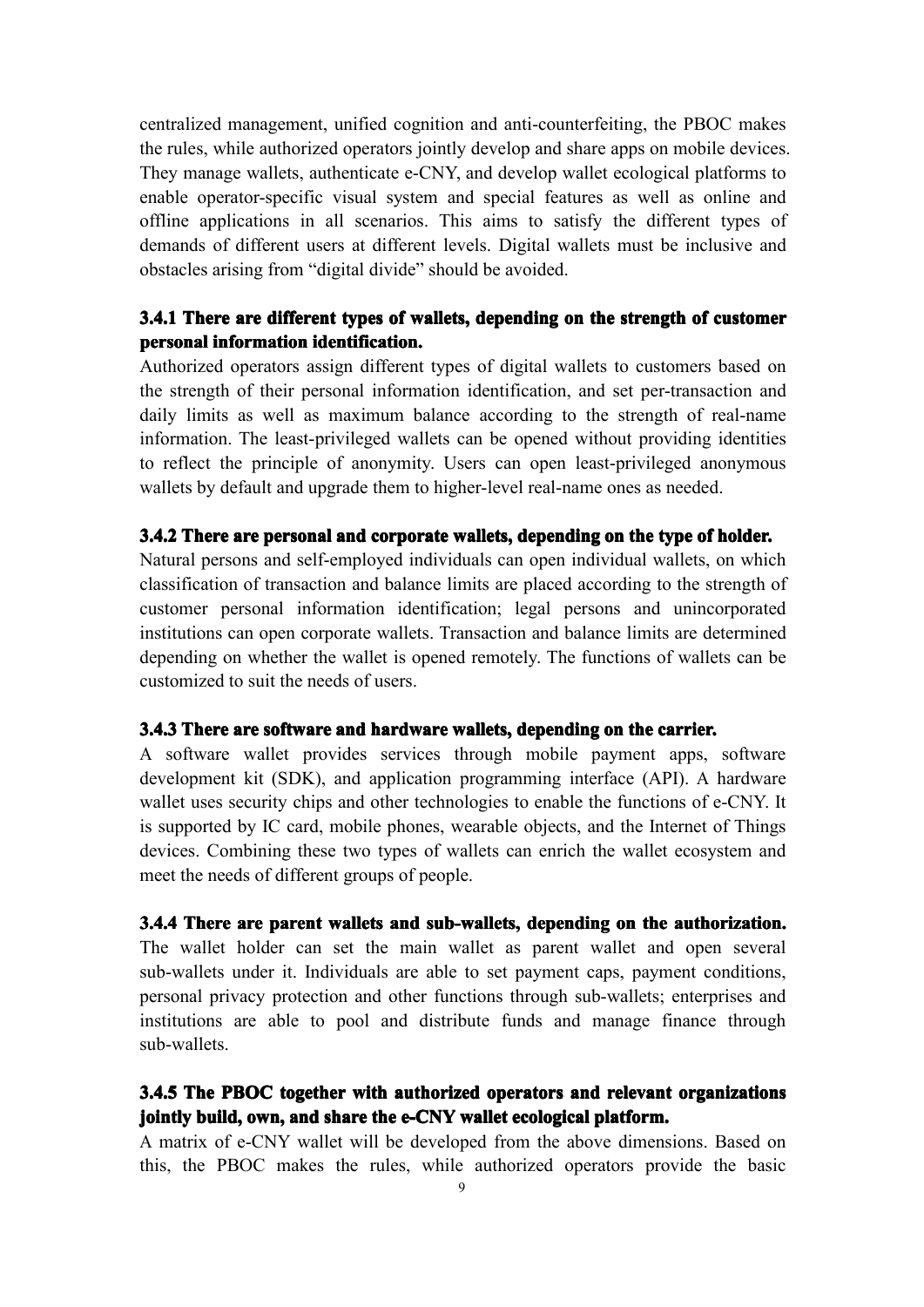functions and cooperate with relevant market players to further develop various paymen<sup>t</sup> and financial products. This will help build <sup>a</sup> wallet ecological platform that can meet the needs in multiple scenarios and enable their respective special functions.

## **3.5 Defining Definingobligations obligationsand entities entities of compliance compliance 3.5.1 Obligations in AML/CFT compliance**

As e-CNY is China's fiat currency, existing international standards and Chinese laws on AML/CFT apply. Authorized operators and other commercial institutions providing e-CNY exchange and circulation services are entities to perform AML duties and thus undertake AML obligations accordingly, including customer due diligence, keeping customers' identity data and records of transactions, and reporting large-value and suspicious transactions. While performing AML duties, authorized operators and other commercial institutions should protect business secrets, individual privacy and personal information in line with laws, and should not divulge customers' identity data or records of transactions. The PBOC, as the competent administrative authority for AML, conducts AML regulation by urging all parties concerned to fulfill their AML obligations and supervising the fulfillment accordingly.

## **3.5.2** Protection of consumers' rights and interests

The division of responsibilities for and the job of protecting consumers' rights and interests in the e-CNY system are the same as that of cash. The PBOC and authorized operators are responsible for authenticating e-CNY via its certificate and serial number. Authorized operators properly handle possible disputes and customer's loss according to relevant dispute settlement mechanisms. The PBOC protects the rights and interests of consumers in e-CNY exchange and circulation through regulatory evaluation.

## **3.6 Selection of technology technology technologyroadmap roadmap**

The selection of technology roadmap of e-CNY features long-term evolution, constant iteration and dynamic upgrading. Regular evaluations based on market needs are carried out for continuous improvements. Authorized operators may select their own technology roadmaps based on their actual demands and technological advantages, so as to maintain the insight and foresight into future technology.

The e-CNY system adopts <sup>a</sup> distributed and platform-based design, which enhances the resilience and expansibility of the system and supports the rapid growth in the volume of e-CNY transactions. To ensure the reliability and soundness of the system, the PBOC uses <sup>a</sup> mix of technologies such as trusted computing and special encryption based on hardware and software integration. The PBOC also builds up multi-layer security systems and design <sup>a</sup> data center solution featuring multisite high availability and 24/7 non-stop services, thus guaranteeing city-level disaster tolerance and business continuity.

The e-CNY system combines centralized architecture with distributed architecture,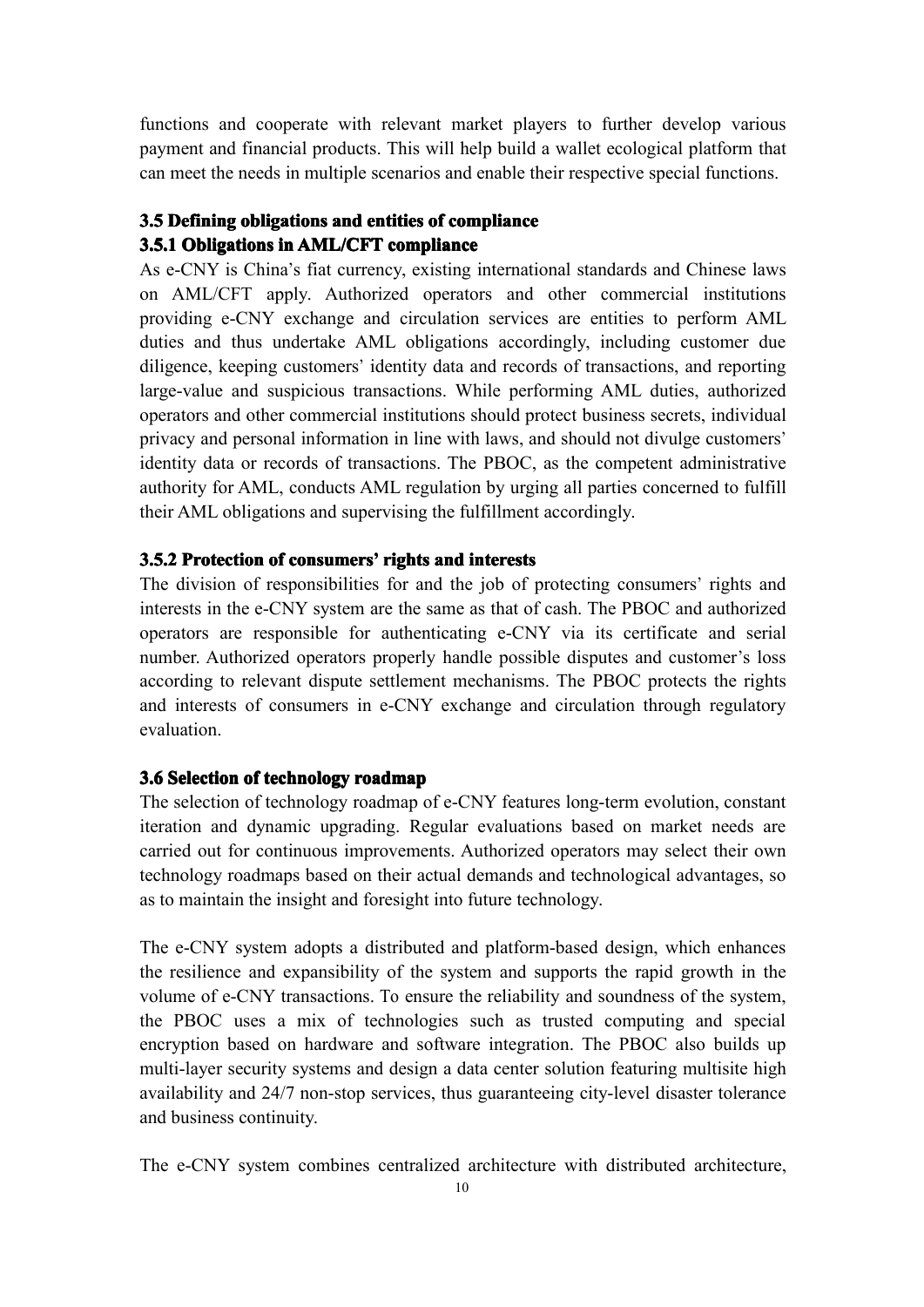forming <sup>a</sup> hybrid technical framework featuring the co-existence of dual states, namely, steady state and agile state, as well as the integrated development of centralized and distributed architectures.

#### **3.7 Regulatory Regulatory framework framework**

The research and development of e-CNY is in line with the legal framework of China. Authorized by the *Law of the People'<sup>s</sup> Bank of China*, the PBOC performs the responsibility of issuing RMB and supervising its circulation. The right to issue RMB is held exclusively by the PBOC. The newly released *Law of the People'<sup>s</sup> Bank of China (Revised Draft for Comments)* further clarifies that "RMB includes both physical and digital forms."

However, regulatory measures and requirements for e-CNY need to be tailor-made. Regulation of e-CNY should be based on the principle of ensuring its property as <sup>a</sup> fiat currency, holding up to the bottom line of risk prevention and supporting innovative developments. The regulatory goals are to establish the managemen<sup>t</sup> system for e-CNY business, make clear regulatory requirements for authorized operators, implement laws and rules on AML/CFT, strengthen the protection of user's personal information, and create <sup>a</sup> safe, enabling and regulated environment for the use of e-CNY.

#### **4. Implications Implicationsof CBDC and risk mitigation strategy of the e-CNY system**

There is <sup>a</sup> divergent view about the implications of retail CBDC. Debates mainly focus on whether it could trigger financial disintermediation, weaken monetary policy and exacerbate bank runs. As the research and design schemes of retail CBDC may have different implications for monetary policy and financial stability, the PBOC attaches grea<sup>t</sup> importance to reducing risks and preventing potential impact of retail CBDC through top-level designs.

# **4.1 International InternationalInternationalopinions opinionson the implications implicationsof retail CBDC**

## **4.1.1 Implications ImplicationsImplicationsImplicationsfor monetary monetary monetarypolicy**

Some believe that retail CBDC is more attractive than deposits and may lead to financial disintermediation, narrow banking, and credit squeeze, while others argue that easy availability of CBDC can enhance the transmission of policy rates to the money and credit markets. If CBDC bears interest at <sup>a</sup> relatively attractive level, institutional investors might move from low-risk assets such as short-term governmen<sup>t</sup> securities to CBDC, which will have an impact on the price of these assets. Therefore, in designing CBDC, central banks should take into account the formulation and implementation of monetary policy. However, some also argue that if CBDC bears no interest at all, the risk of CBDC competing with low-risk assets such as commercial bank deposits will be lower, and the potential impact on monetary policy will be mitigated.

## **4.1.2 Implications ImplicationsImplicationsfor financial financialfinancialfinancialstability stabilitystability**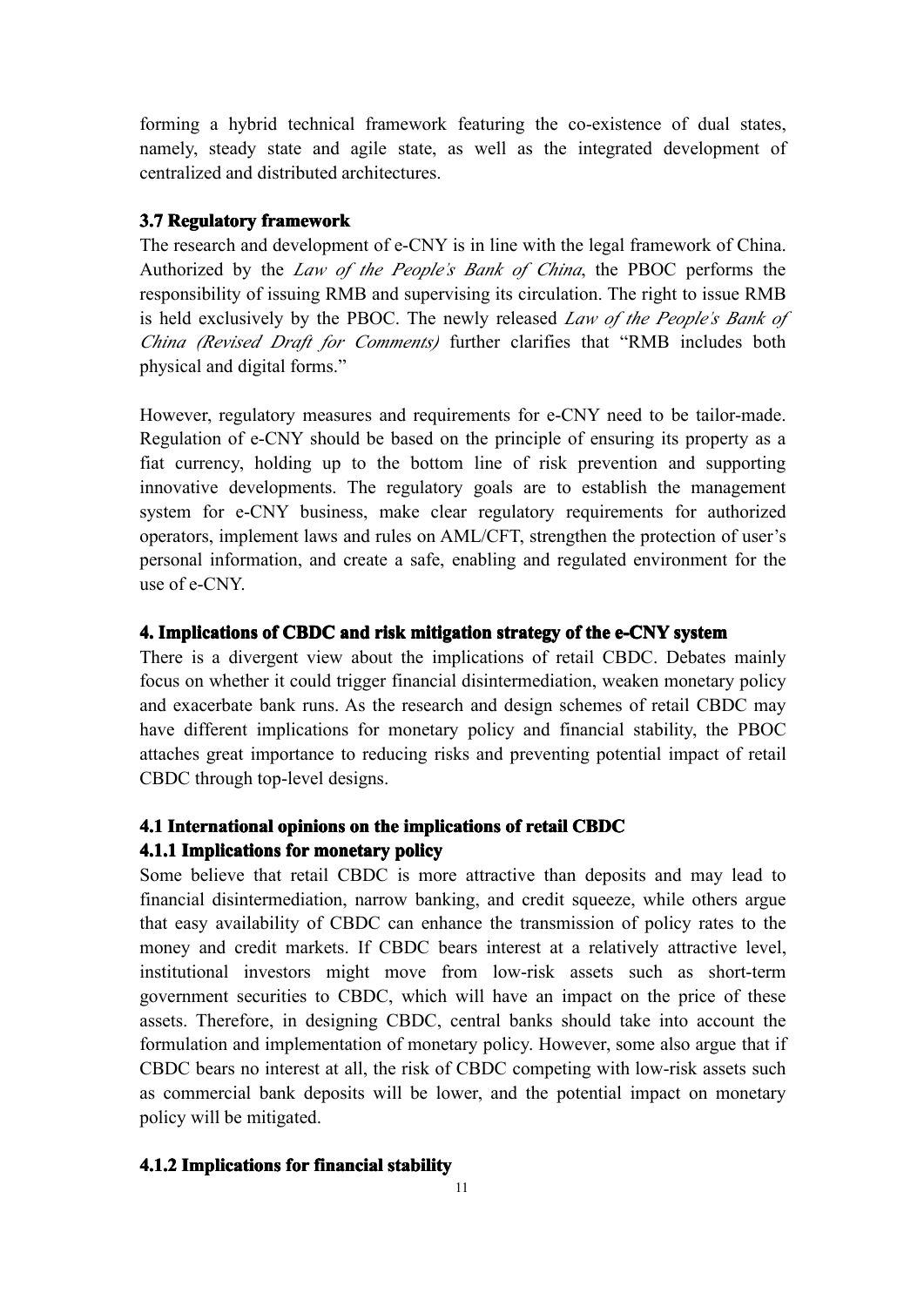Some point out that CBDC, as the safest asset, could exacerbate bank runs intimes of crisis. Residents and companies can easily convert bank deposits into CBDC, causing financial disintermediation and amplifying financial volatility. In particular, when systemic risks emerge, CBDC will serve as <sup>a</sup> channel for the public to quickly switch to safe assets. However, there are voices that CBDC will not have significant impact because quick interbank transfers have already been made possible under the current e-paymen<sup>t</sup> systems. In times of bank crisis or even economic crisis, e.g. currency crisis or sovereign debt crisis, funds will be withdrawn from all domestic assets, including CBDC, instead of merely shifting from bank deposits to CBDC.

#### **4.2 Design of the e-CNY system to mitigate mitigatemitigate negative negativenegativeimpact**

Since the start of research on e-CNY, the PBOC has been paying close attention to the implications of retail CBDC for monetary system, monetary policy, financial markets, and financial stability, among others. The PBOC leverages on operational, technological and policy designs tominimize the impact of e-CNY system on existing monetary system, financial system, and the real economy.

To reduce competition with bank deposits, e-CNY is <sup>a</sup> substitute for M0 and pays no interest. It circulates in the same way as the physical RMB in a two-tier system under which commercial banks exchange e-CNY for the public. Meanwhile, the PBOC has put in place system frictions as appropriate to prevent the rapid spread of bank runs. To promote the use of e-CNY in retail paymen<sup>t</sup> scenarios, ease the crowding-out of bank deposits, and preven<sup>t</sup> arbitrage as well as procyclical effects under stressful conditions, the PBOC has come up with <sup>a</sup> tiered design of e-CNY wallet with different caps on transaction and balance for different types of e-CNY wallets. Additionally, the PBOC has set up <sup>a</sup> framework of bigdata analysis, risk monitoring and early warning for e-CNY to enhance the foresightedness, accuracy and effectiveness of e-CNY management.

Digital fiat currency is <sup>a</sup> new thing. Its impact on the economy and the financial sector can be assessed through pilot tests and practices. The PBOC is carrying out e-CNY pilot programs with the focus on the implications of e-CNY for monetary policy, financial markets and financial stability in the pilot regions. Based on the findings of the pilot programs, the PBOC will iterate and improve the e-CNY design accordingly.

#### **5.** Progress in work

The PBOC has made sustained efforts to explore, update and improve the relevant theories and technologies on digital fiat currency, which has brought into shape the current e-CNY model and business framework. Going forward, the PBOC will build upon test results and further improve technological, business and policy frameworks.

## **5.1 Previous Previous Previouswork**

From 2014 to 2016, the PBOC established the digital fiat currency research group, and kicked off research in this field. The research group conducted in-depth studies in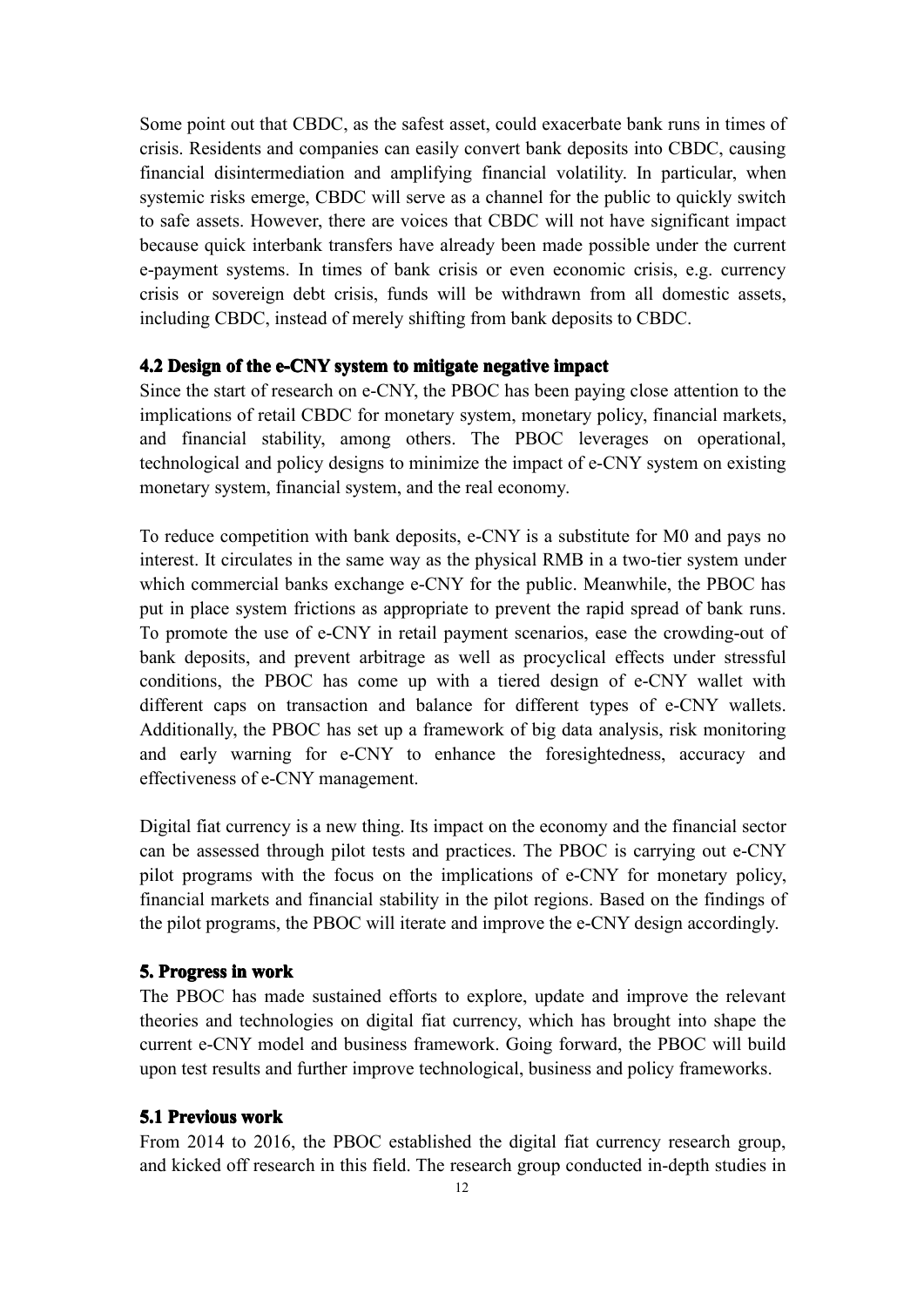issuance and business operation framework, key technologies, circulation environment and international practices on digital fiat currency. As a result, the theory of digital fiat currency for the initial stage took shape. In 2016, the PBOC built the concep<sup>t</sup> prototype of China's first-generation digital fiat currency, established the Digital Currency Institute (DCI), and proposed the top-level designs and fundamental features of e-CNY, including the two-tier operational system, substitute for M0, loosely coupled with bank accounts, and managed anonymity.

Under this framework and approved by the State Council, the PBOC started the e-CNY R&D project at the end of 2017. Large commercial banks, telecom operators and Internet companies with high rankings in asset size and market share and strengths in technology development were selected to participate in this project. With long-term and evolutionary vision embedded in the process of top-level designs and R&D, the PBOC and participating institutions developed and improved e-CNY apps through three phases, i.e., development and testing, internal verification, and managed external pilot. The PBOC has developed three main functions of e-CNY, which are exchange and circulation management, interoperability and wallet ecosystem. In the meantime, based on the e-CNY R&D framework, the PBOC has built <sup>a</sup> relatively complete standard system, covering general requirements, business operation, interoperability, wallet, security and regulation.

Following the principle of being steady, secure, managed, innovative and practical, the PBOC has launched e-CNY pilots in Shenzhen, Suzhou, Xiong'an, Chengdu and scenarios in the 2022 Beijing Winter Olympics since the end of 2019. The pilot runs were designed to test the reliability of theories, the stability of systems, the usability of functions, the convenience of processes, the applicability of scenarios and the controllability of risks. Starting from November 2020, Shanghai, Hainan, Changsha, Xi'an, Oingdao and Dalian joined in the pilot. The selection of pilot places for e-CNY R&D project takes into account factors such as major national development strategies, coordinated regional development strategies, aswell as city-specific industrial and economic features. The pilot program now spans the Yangtze River Delta, the Pearl River Delta, the Beijing-Tianjin-Hebei region, and China's central, western, northeastern and northwestern regions. A wide range of pilot places is conducive to testing and assessing the application of e-CNY in different parts of China.

As of June 30, 2021, e-CNY has been applied in over 1.32 million scenarios, covering utility payment, catering service, transportation, shopping, and governmen<sup>t</sup> services. More than 20.87 million personal wallets and over 3.51 million corporate wallets had been opened, with transaction volume totaling 70.75 million and transaction value approximating RMB34.5 billion. Supported by local governments, some cities distributed red packets of e-CNY to consumers. While some pilot tests involved real users and were conducted under different scenarios, large-scale tests were also arranged in batches. The pilot program tested the business and technological designs as well as whether the e-CNY system is stable, the product is user-friendly and the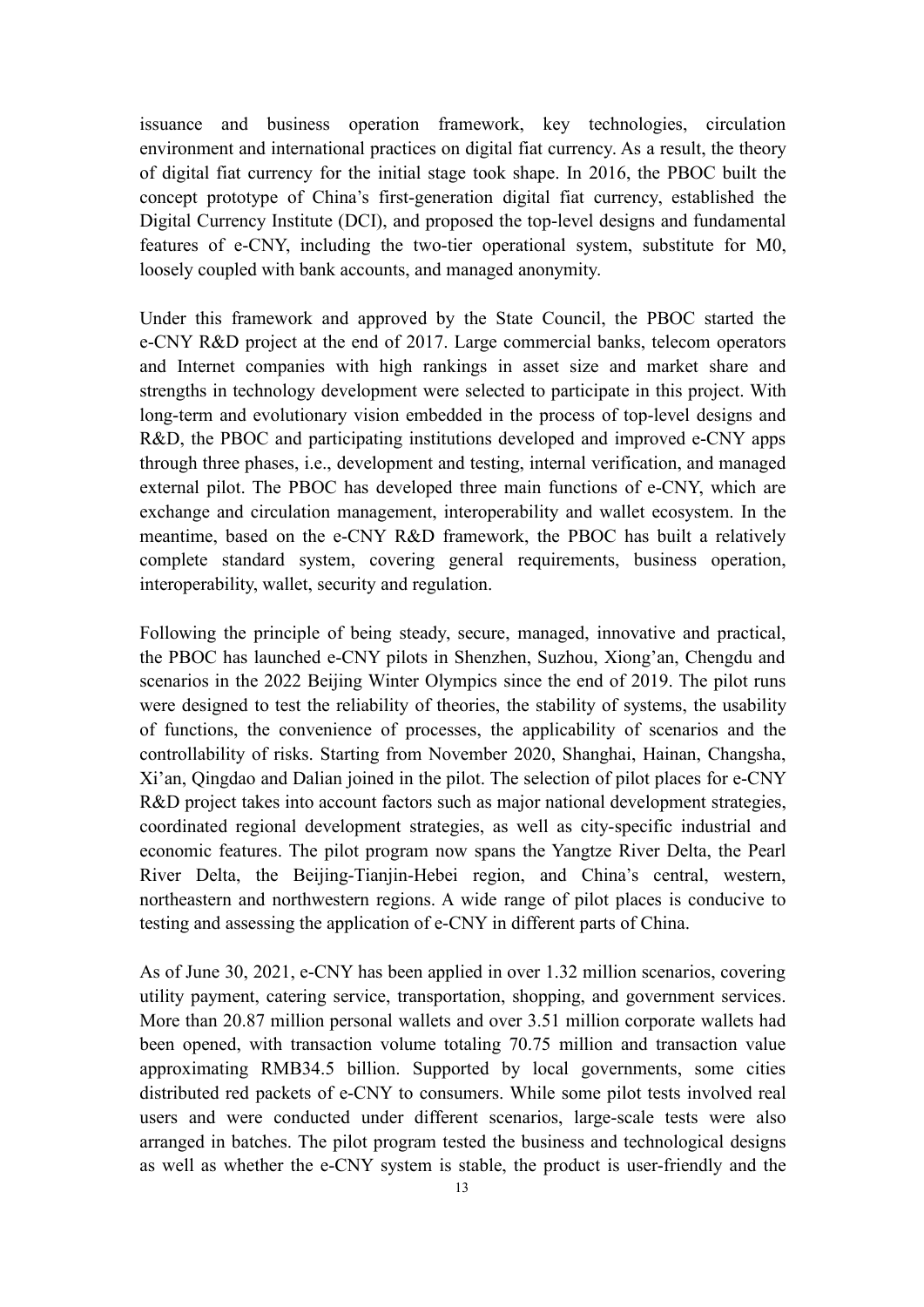scenario is applicable. It also deepened people's understanding of the design philosophy of e-CNY.

During the pilot, the PBOC focused on exploring the innovation of e-CNY application models. Smart contracts were used to make the e-CNY programmable, more expandable, and better integrated into various scenarios. Through collaboration with selected mobile phone producers, the PBOC studied dual offline paymen<sup>t</sup> and other innovations on mobile devices. Smartphone-free hardware wallets based on smart visual cards were tested in an effort to bridge the "digital divide". To make Winter Games technology savvy, innovative scenarios were deployed on <sup>a</sup> trial basis in the premises of the Beijing Organizing Committee for the 2022 Olympic and Paralympic Winter Games, such as unmanned vending carts, automatic vending machines and unattended supermarkets. Wearable devices were developed, such as gloves, badges and Olympic uniforms with paymen<sup>t</sup> functions. Most users participating in the pilot tests agree that e-CNY can help improve paymen<sup>t</sup> efficiency and reduce costs. The general public, micro and small vendors and enterprises acknowledge the convenience and inclusiveness of e-CNY.

During the R&D and pilot, the PBOC extensively exchanged views with international organizations (IOs) such as the Financial Stability Board, the Bank for International Settlements (BIS), the International Monetary Fund and the World Bank. The PBOC discussed cutting-edge issues on digital fiat currency with monetary and fiscal authorities and regulators in various jurisdictions, multinational financial institutions, and top universities. It actively participated in setting standards for digital fiat currency and building an international standard system under the framework of IOs. The PBOC DCI has signed an MOU with the Hong Kong Monetary Authority. It has also joined the Multiple CBDC Bridge (m-CBDC Bridge) led by the BIS Innovation Hub (BISIH), where it explores CBDC options in joint efforts with BIS innovation hub centers in Hong Kong Special Administrative Region and Singapore, as well as relevant central banks.

## **5.2 Outlook**

The PBOC will continue to prudently advance the pilot e-CNY R&D project in line with China's 14<sup>th</sup> Five-Year Plan, with no preset timetable for the final launch. Efforts will focus on the following areas.

**First, the PBOC will forge ahead with the pilot R&D project project in <sup>a</sup> prudent prudentand orderly manner.** Building on the experience from the previous pilot tests and taking into account the development plans and local circumstances of pilot places, the PBOC will further expand test scenarios to cover all possible scenarios in selected pilot regions. The PBOC will improve the e-CNY ecosystem, and continue to explore new application models in line with economic and social development. In the meantime, the PBOC will join hands with and tap the strengths of all relevant parties, including